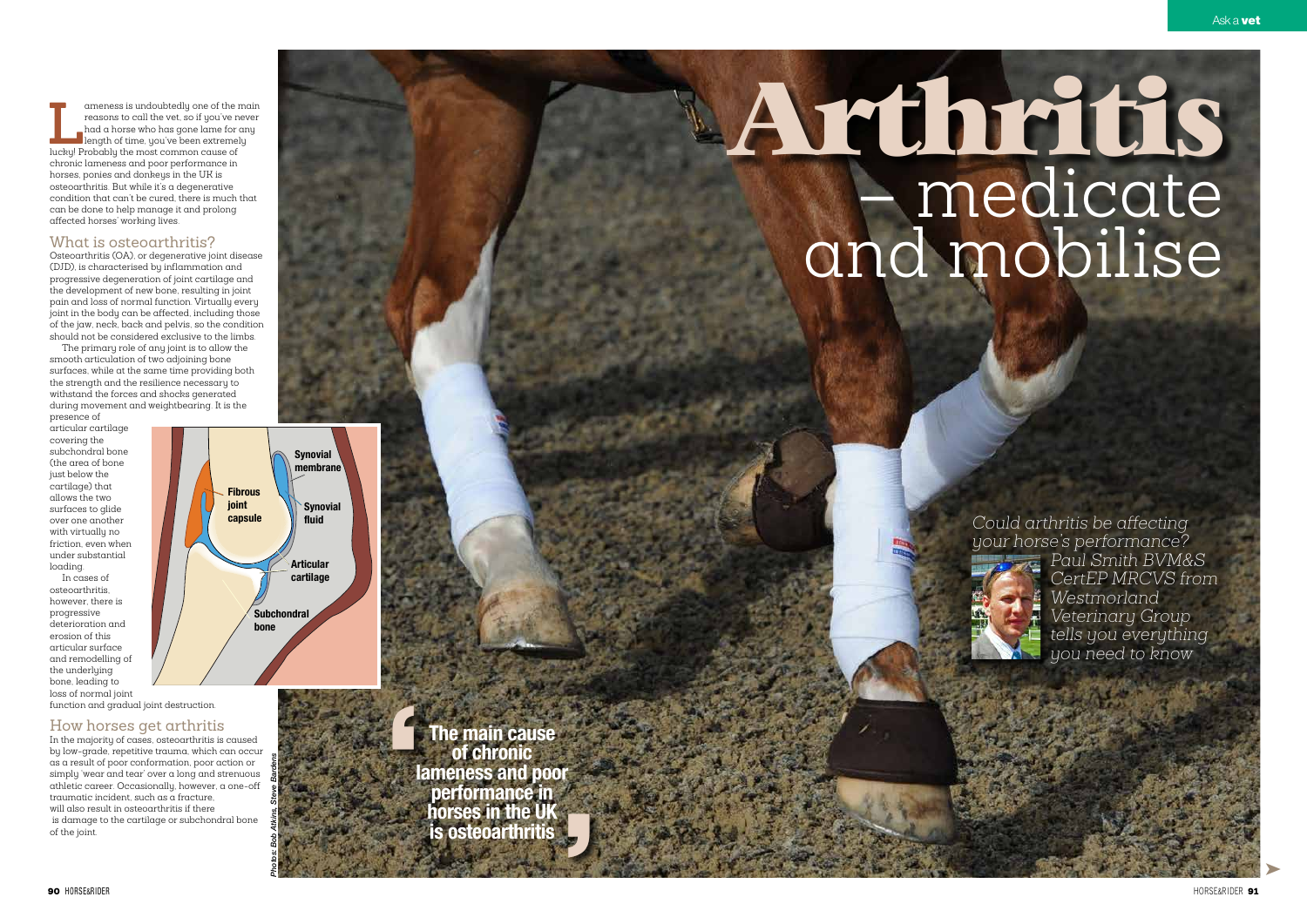

is the major cause of lameness associated with the disease, but the degree of pain does not necessarily indicate the severity of the joint damage. **Articular** 



hallmarks of

#### Pain is one of the osteoarthritis and instructor detect that there is anything wrong.

cartilage is unique in that it doesn't have any sensory innervation, so cartilage erosion can progress 'silently' for a long time and horses can have advanced changes before you or your

Horses with degenerative joint disease will often appear stiff, requiring longer to warm-up for ridden work. Their athletic performance may also deteriorate

or they may appear lethargic, with failure to track-up properly. There could be more specific signs, such as swelling of the affected joint or the appearance of bony lumps adjacent to it (see left), or you may notice a reduction in the range of motion of the limb.

Often, farriers begin to report resentment to shoeing due to the discomfort of having the diseased joint flexed for prolonged periods of time.



# Treatment limitations

The major limiting factor in the successful rehabilitation of any joint after injury or disease is the inability of articular cartilage to regenerate and repair effectively. Damaged articular cartilage is usually replaced by fibrocartilage, which has inferior biomechanical properties and is often not resilient enough to withstand use in the competition horse.

As such, osteoarthritis is widely regarded as an incurable condition, but fortunately there are now a wide range of treatment options available. The two

main goals in the management of equine osteoarthritis are to relieve pain and to arrest, or at least slow, progression of the joint degeneration. Sadly, in some horses the joint deterioration is so severe that it cannot be managed medically or by conventional surgical techniques, and in such cases euthanasia may be considered.

# Surgical options

Occasionally, keyhole surgery (arthroscopy) may be necessary to fully visualise the inside of the joint and to assess the full extent of the cartilage damage. This is especially true in horses with no obvious changes on radiography. An additional benefit of surgical exploration is that it also allows the removal of any loose fragments of bone and degenerate cartilage.

For horses with arthritis in low-motion joints, such as the pastern or lower hock joints, joint fusion (arthrodesis) can be performed to resolve lameness and preserve athletic function. This is where the cartilage is destroyed and the bones either side of the joint fuse together to form one.

Fusion of the lower hock joints may occur naturally by continuing work and/or intra-articular corticosteroids, however, this process is usually lengthy and fusion may not occur. The process can be enhanced by injecting ethanol or by drilling the joint to remove some of the cartilage and encourage bony union.

Fusion of high-motion joints, such as the coffin, fetlock or knee, can be performed, but is generally restricted to salvage animals for breeding purposes

or for pasture retirement.

# Pinpointing the pain

**Osteoarthritis can often be suspected based on the horse's history and clinical symptoms alone, but in many cases further investigation is necessary to confirm the diagnosis and assess the extent of the changes in the affected joint.**

#### **Physical examination**

For the majority of lameness investigations, veterinary surgeons follow a systematic approach, starting with an initial physical examination of your horse, followed by analysis of his gait. This usually involves assessment of your horse at walk and trot in a straight line, as well as on the lunge, on both firm and soft surfaces. Flexion tests, where specific joints are flexed with moderate pressure for 40 to 60 seconds, may be performed to try and localise the source of lameness to a particular joint, but responses can be variable and potentially misleading.

#### **Joint blocks**

A commonly used technique in the diagnosis of osteoarthritis is the injection of local anaesthetic into the affected joint. If the joint injected is the source of the horse's discomfort, then the local anaesthetic should alleviate the lameness, causing the horse to appear much more comfortable when he is next trotted up.

Osteoarthritis is often a bilateral (two-sided) condition, but lameness in the opposite limb may not be obvious until the joint in the more severely affected limb is desensitised.

#### **X-rays**

Once the source of lameness has been identified, it is necessary to try and assess the degree of structural damage to the joint. Traditionally, this is done by obtaining X-rays of the area. The advantages of using X-ray are that it is widely available, non-invasive,

cost-effective and relatively quick to perform. However, because articular cartilage cannot be seen on X-rays, early arthritic lesions may go undetected if there are no changes in the subchondral bone. It is also worth pointing out that visible radiographic changes do not always equate to clinically significant disease. This is why injecting local anaesthetic into the joint should be used in combination with X-ray, to confirm whether or not the joint is causing the pain.

#### **More advanced techniques**

There are a number of other, more advanced imaging techniques available to detect early or more subtle lesions. These include scintigraphy (bone scan), magnetic resonance imaging (MRI) and computed tomography (CT). These methods are useful in cases where there is a decline in performance without overt lameness. However, the costs involved and more limited availability may be prohibitive. It is common practice to image the same joint in both limbs, regardless of the technique used, because osteoarthritis is so often a bilateral problem.

# *If one limb has osteoarthritis, it's likely that the opposite limb will have it, too*

# Medicinal options

**Medications used in the treatment of osteoarthritis can be broadly divided into two groups...** ➤ symptomatic agents, such as phenylbutazone (bute) and Suxibuzone (Danilon), used for their pain-relieving properties.

➤ disease-modifying agents, such as glycosaminoglycan compounds, corticosteroids and potentially nutraceuticals (supplements), such as glucosamine and chondroitin.

#### **Nonsteroidal anti-inflammatory drugs**

**(NSAIDs)** are incredibly useful for their ability to reduce the pain and inflammation associated with joint disease. They are widely used and bute has played a key role in the management of osteoarthritis for over 40 years. Moderate doses are well-tolerated over long periods, although it is important to be aware that high doses can lead to toxicity, affecting the digestive tract and kidneys.

**Corticosteroids**, such as methylprednisolone (Depo-medrone) and triamcinolone (Adcortyl), are the most potent antiinflammatory agents used in the treatment of osteoarthritis and are normally injected directly into the affected joint. Corticosteroids have been associated with laminitis, but provided they are not used in large doses or frequently over long periods, the beneficial effects generally outweigh the risks and can result in improvement for up to six months.

**Hyaluronan**, also referred to as sodium hyaluronate or hyaluronic acid (HA), is a glycosaminoglycan compound, and an important component of articular cartilage and joint fluid. Although the specific mode of action of hyaluronan in joint disease is uncertain, it is thought to have modest analgesic and anti-inflammatory effects.

Hyaluronic acid can be given intravenously (into the vein) or injected directly into the joint, and when used in combination with corticosteroids it has been shown to give a better and longer-lasting effect than

corticosteroids alone.

**IRAP (Interleukin-1 Receptor Antagonist Protein)** is a relatively new treatment for osteoarthritis which harnesses the regenerative and anti-inflammatory properties of the horse's own white blood cells. About 50mls of blood is collected from the horse and incubated in a special syringe designed to promote the production of potent antiinflammatory proteins by the white blood cells. After 24 hours, the serum and the proteins it contains is separated from the cells before being injected directly back into the affected joint. Several doses can be harvested and frozen for repeat administration



at weekly intervals.

**Other treatments**, such as an intravenous infusion with tiludronic acid (Equidronate) or intramuscular injections of polysulphated glycosaminoglycans (Adequan & Cartrophen) can be prescribed, tailored to your horse's particular needs. Some horses need a one-off treatment, while others may require more frequent injections.





# Signs of trouble